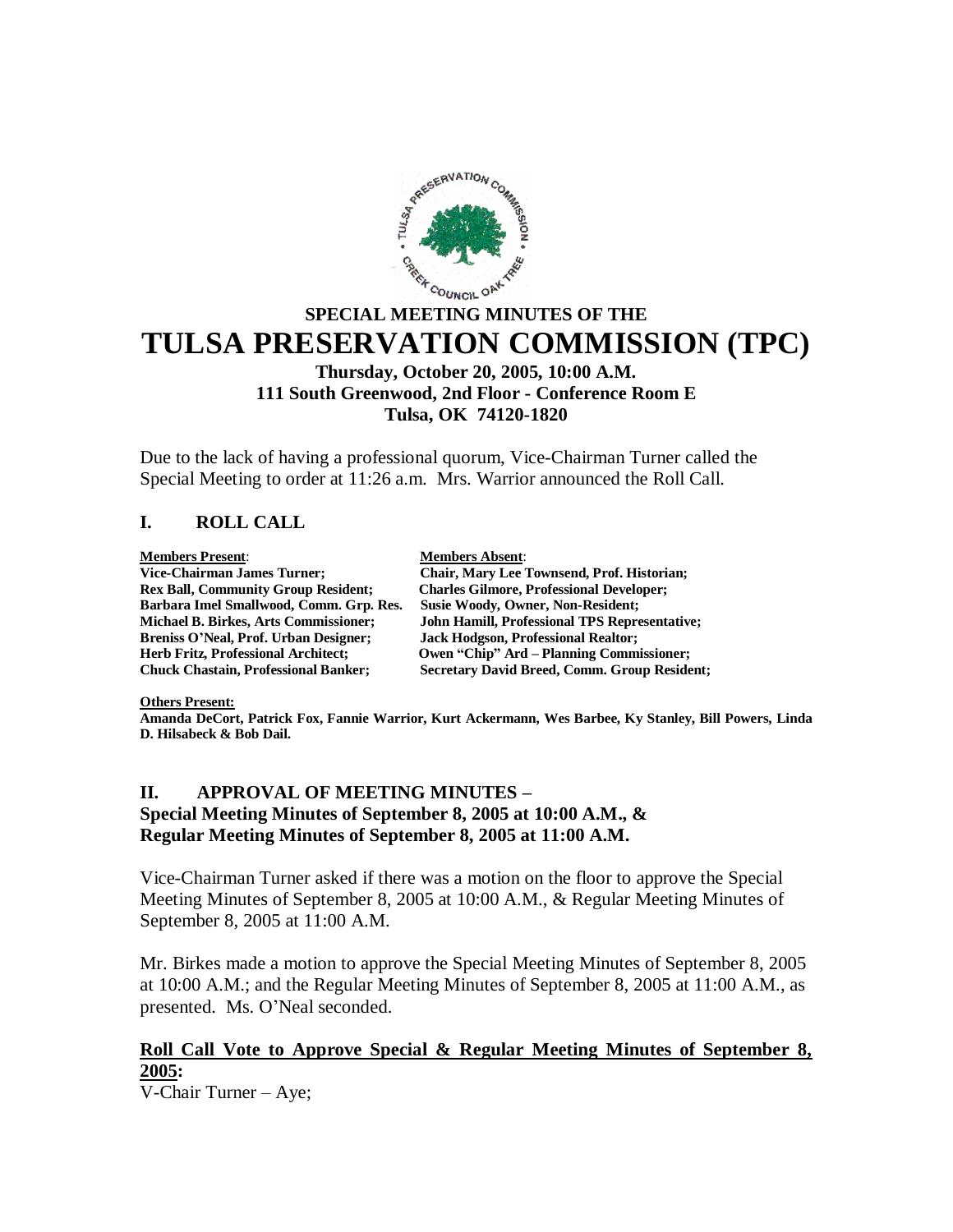Chuck Chastain – Aye; Herb Fritz – Aye; Rex Ball –Aye; Michael Birkes – Abstain; Barbara Smallwood – Abstain; & Breniss O'Neal – Aye. T he motion was **Approved Unanimously to Approve by members present and voting.**

### **III. UNFINISHED BUSINESS**

### **A. Announcements of any Conflict of Interest:**

Vice-Chairman Turner asked the commission if anyone had a "Conflict of Interest" with any of the Certificates of Appropriateness (COA) Requests that would be brought before the board for review. Members were instructed that the commissioner's name(s) would not be called when voting on the particular Certificate or Certificates of Appropriateness that he/she had a conflict of interest with. After no one responded, Vice-Chairman Turner moved to the next agenda item.

Vice-Chairman Turner moved to COA agenda item, III., Unfinished Business, B., Certificates of Appropriateness Request #2, because applicant #1 was unable to attend the meeting.

### **B. Certificates of Appropriateness Request:**

Vice-Chairman Turner asked Mr. Fox to please give his presentation on COA agenda item #2 of Lee Elementary School/Amax Sign Company at 1920 S. Cincinnati in North Maple Ridge.

### **2) 1920 S. Cincinnati, Tulsa, OK 74119 (North Maple Ridge)**

### **Request: Propose to install an illuminated marquee sign at the corner of 19th & Cincinnati, according to the detailed drawings provided (dated 10-11-2005). COA Subcommittee Complete Application Date: Oct. 11, 2005 LEE ELEMENTARY SCHOOL/AMAX SIGN COMPANY – APPROVED W/CONDITIONS**

Mr. Fox presented Lee Elementary School's Certificate of Appropriateness application to the commission. Photographs and drawings were available for review; and a slide presentation was shown of the historic school building.

Mr. Fox stated that Lee Elementary School plans to install an illuminated marquee sign at the corner of 19<sup>th</sup> & Cincinnati according to the detailed drawings dated 10-11-2005. Mr. Fox stated that the new signs' proposed location at 19<sup>th</sup> & Cincinnati will be similar to the existing Lee sign that is located at the corner of  $21^{st}$  & Cincinnati of its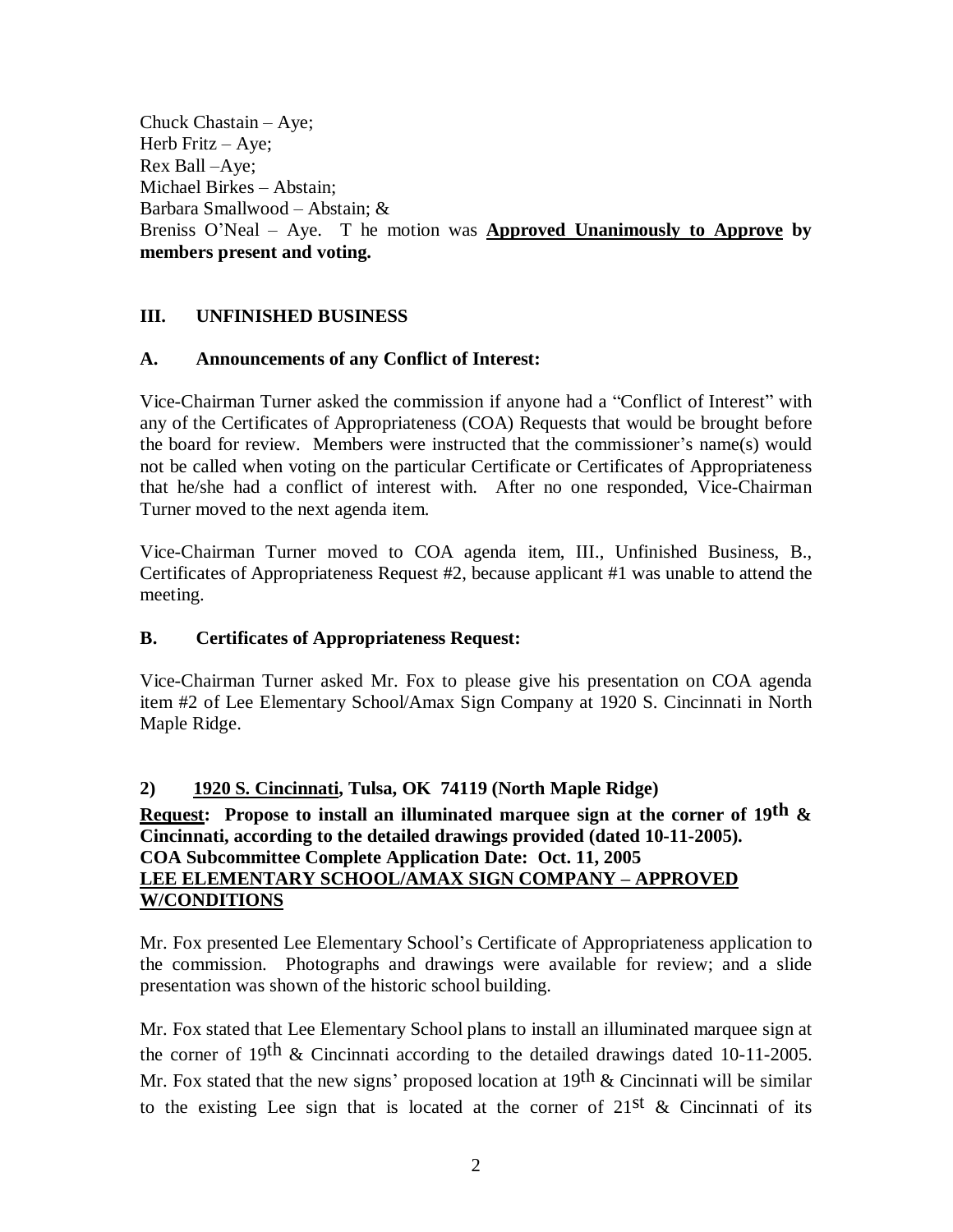dimensions, materials and scale. He stated that the new proposed sign will be much larger than the existing sign; and that the major difference between the two signs will be the illumination; and that it's going to be backlitted.

Ms. Hilsabeck stated that she has raised \$10,000 over several years to have funds to install the sign; and that all she wants to do is have the sign installed. She stated that the sign will be used for special evening school events; and that the sign will light up on the corner of 19<sup>th</sup> & Cincinnati where most of the parents drive by. Ms. Hilsabeck stated that the other sign on  $21^{st}$  & Cincinnati is a monthly calendar update sign that is difficult to read; and that the new sign will be much easier to read because the letters will be larger and that the sign will be litted.

Vice-Chairman Turner announced that the COA Subcommittee considered Lee Elementary School's application to be complete; and that the Subcommittee recommended by a unanimous vote at the October 11, 2005 meeting to approve this application and forward its recommendation to the TPC. He stated that the Subcommittee's decision to recommend approval of this proposal was based on the appropriate design guidelines for Additions in the North Maple Ridge Historic District.

Vice-Chairman Turner opened the floor to the commission for discussion.

The members believe that the new illuminated marquee sign in question is too close to the Lee Stadium sign. They would like to see the sign moved to the middle of the block near the school's office where they believe the relocation of this proposed sign will be more visible. Ms. Hilsabeck responded by stating that it wouldn't be a problem for them to relocate the proposed sign in front of the office if they had enough room.

Vice-Chairman Turner asked the commission if anyone would like to make a motion on this proposal.

Mr. Ball made a motion to support the COA Subcommittee's recommendation to approve Lee Elementary School's application under the following conditions:

That the applicant(s) relocate the sign by the office and provide a location map of where the sign will be installed.

Ms. O'Neal seconded.

Vice-Chairman Turner asked Mrs. Warrior to call the roll.

### **Roll Call Vote to Approve Lee Elementary School's application:**

V-Chair Turner – Aye; Chuck Chastain – Aye; Herb Fritz – Aye; Rex Ball –Aye; Michael Birkes – Aye;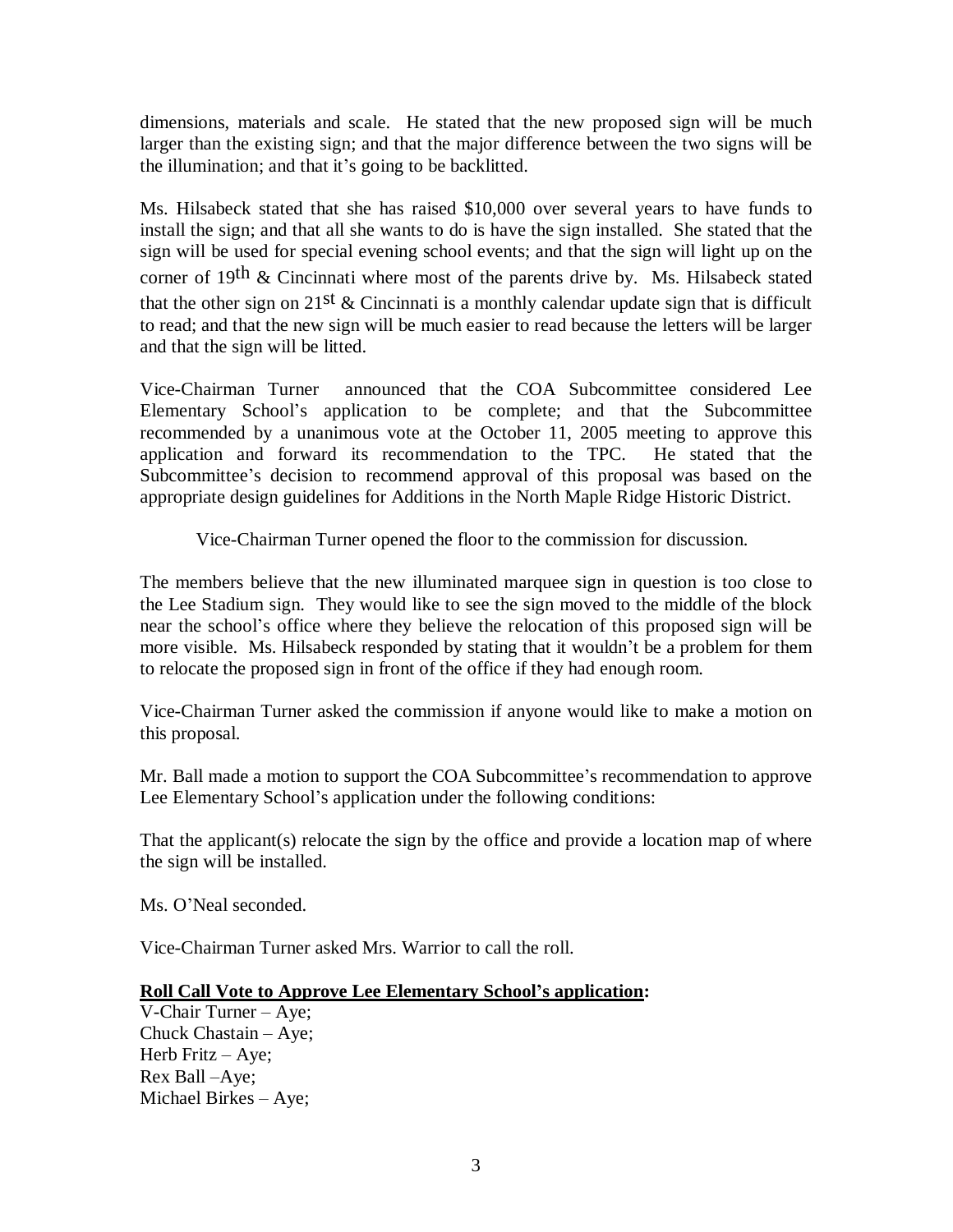Barbara Smallwood – Aye; &

Breniss O'Neal – Aye. T he motion was **Approved Unanimously to Approve by members present and voting.**

*The Tulsa Preservation Commission "Approved Lee Elementary School/Amax Sign Company's proposal" based on Section VIIIB, General Requirements B .1.0.1, B.1.0.2 & B.1.0.3 and Building Site B.1.1.3 for Additions to Existing Structures for the North Maple Ridge Historic District.*

Vice-Chairman Turner asked Mr. Fox to please give his presentation on COA agenda item #3 of Bill Powers at 1124 E. 19th Street in North Maple Ridge.

### **3) 1124 E. 19th Street, Tulsa, OK 74120 (North Maple Ridge) Request: Propose construction of rear addition to main structure of house. COA Subcommittee Complete Application Date: Oct. 11, 2005 BILL POWERS - APPROVED**

Mr. Fox presented Mr. Powers' Certificate of Appropriateness application to the commission. Photographs and drawings were available for review; and a slide presentation was shown of the 1919 Prairie School historic home.

Mr. Fox stated that Mr. Powers plan to construct an addition to the rear of the main structure of the home according to drawings A-1 and C-1. Mr. Fox stated that the COA Subcommittee had asked Mr. Powers to provide a window brochure (on the boxed out windows) to the TPC for review; and that Mr. Powers has submitted a window brochure to the commission for review.

Vice-Chairman Turner asked Mr. Powers if he had anything to add to Mr. Fox's presentation. Mr. Powers stated that they have taken every effort to make sure that the proposed boxed out windows will match the existing windows; and that he has provided a Crestline brochure of the selected windows.

Vice-Chairman Turner stated that according to the drawings provided by the applicant that there will be two (2) boxed out windows that are visible from the street; and that he believes that the applicant has provided the commission with the appropriate window brochure for such.

Vice-Chairman Turner announced that the COA Subcommittee considered Mr. Powers' application to be complete; and that the Subcommittee recommended by a unanimous vote at the October 11, 2005 meeting to approve this application and forward its recommendation to the TPC . He stated that the Subcommittee's decision to recommend approval of this proposal was based on the appropriate design guidelines for Additions in the North Maple Ridge Historic District.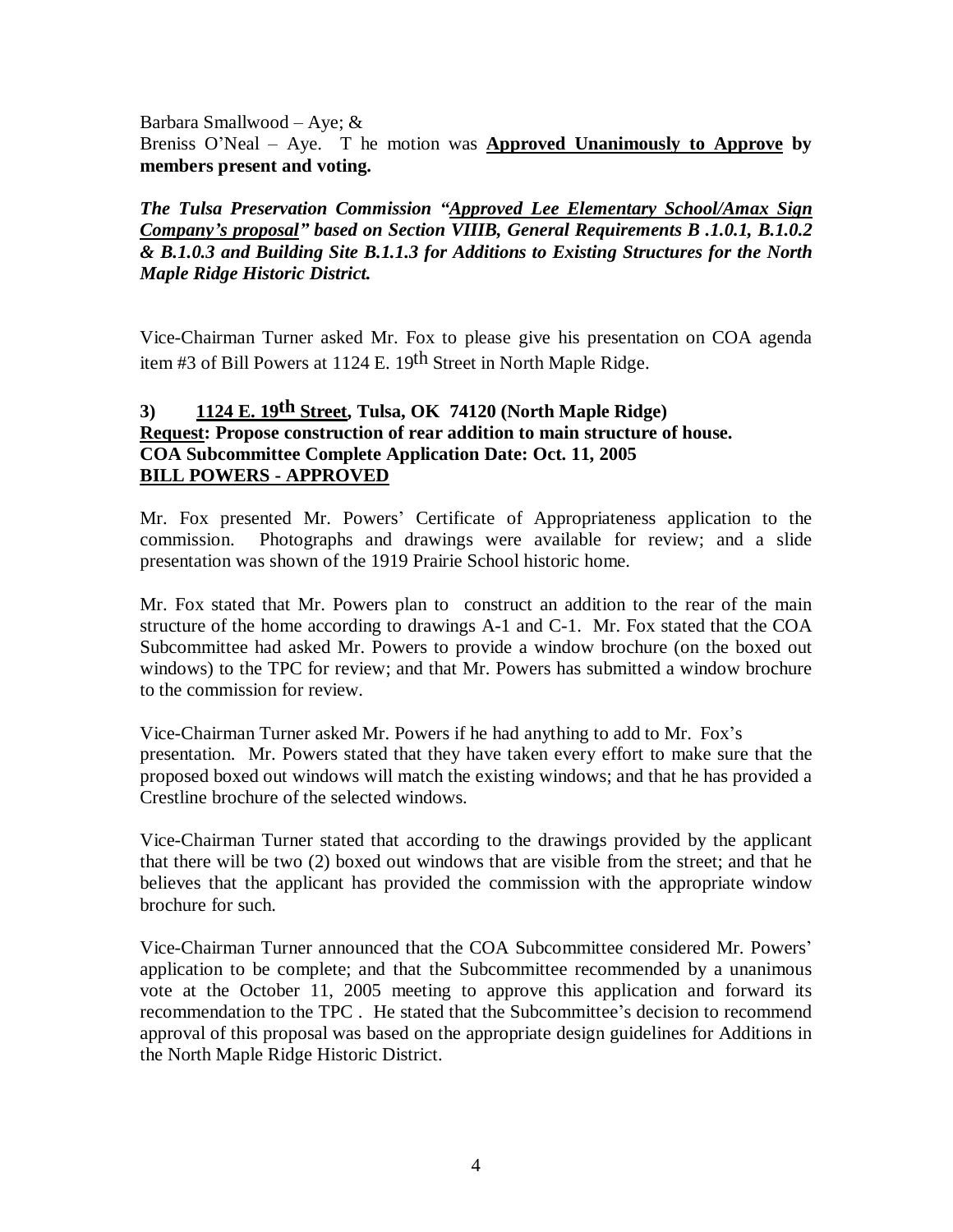Vice-Chairman Turner opened the floor to the commission for discussion. After the discussion took place, he asked the commission if anyone would like to make a motion on this proposal.

Mr. Fritz made a motion to support the COA Subcommittee's recommendation to approve Mr. Powers' application. Mr. Birkes seconded.

Vice-Chairman Turner asked Mrs. Warrior to call the roll.

### **Roll Call Vote to Approve Mr. Powers' application:**

V-Chair Turner – Aye; Chuck Chastain – Aye; Herb Fritz – Aye; Rex Ball –Aye; Michael Birkes – Aye; Barbara Smallwood – Aye; & Breniss O'Neal – Aye. The motion was **Approved Unanimously to Approve by members present and voting.**

*The Tulsa Preservation Commission "Approved Bill Powers' proposal" based on Section VIIIB, General Requirements B.1.0.1 & B.1.0.2, Building Materials and Elements B.1.2.1 & B.1.2.2 for Additions to Existing Structures for the North Maple Ridge Historic District.*

Vice-Chairman Turner asked Mr. Fox to please give his presentation on COA agenda item #4 of Barbee & Sons General Contractors at 217 E. 18th Stre et in North Maple Ridge.

**4) 217 E. 18th Street, Tulsa, OK 74119 (North Maple Ridge)**

**Request: Propose to remove the existing siding and repair the existing novelty siding.**

**COA Subcommittee Complete Application Date: Oct. 11, 2005 BARBEE & SONS GENERAL CONTRACTORS - APPROVED**

Mr. Fox stated that Mr. Barbee  $\&$  Sons plan to remove the existing siding and repair the existing novelty siding on the structure.

Vice-Chairman Turner asked Mr. Barbee if he had anything to add to Mr. Fox's presentation. Mr. Barbee stated that he didn't have anything to add; and that Mr. Fox had explained it very well.

Mr. Fox presented Barbee & Sons General Contractors' Certificate of Appropriateness application to the commission. Photographs and drawings were available for review; and a slide presentation was shown of the 1919 Prairie Foursquare Style historic home.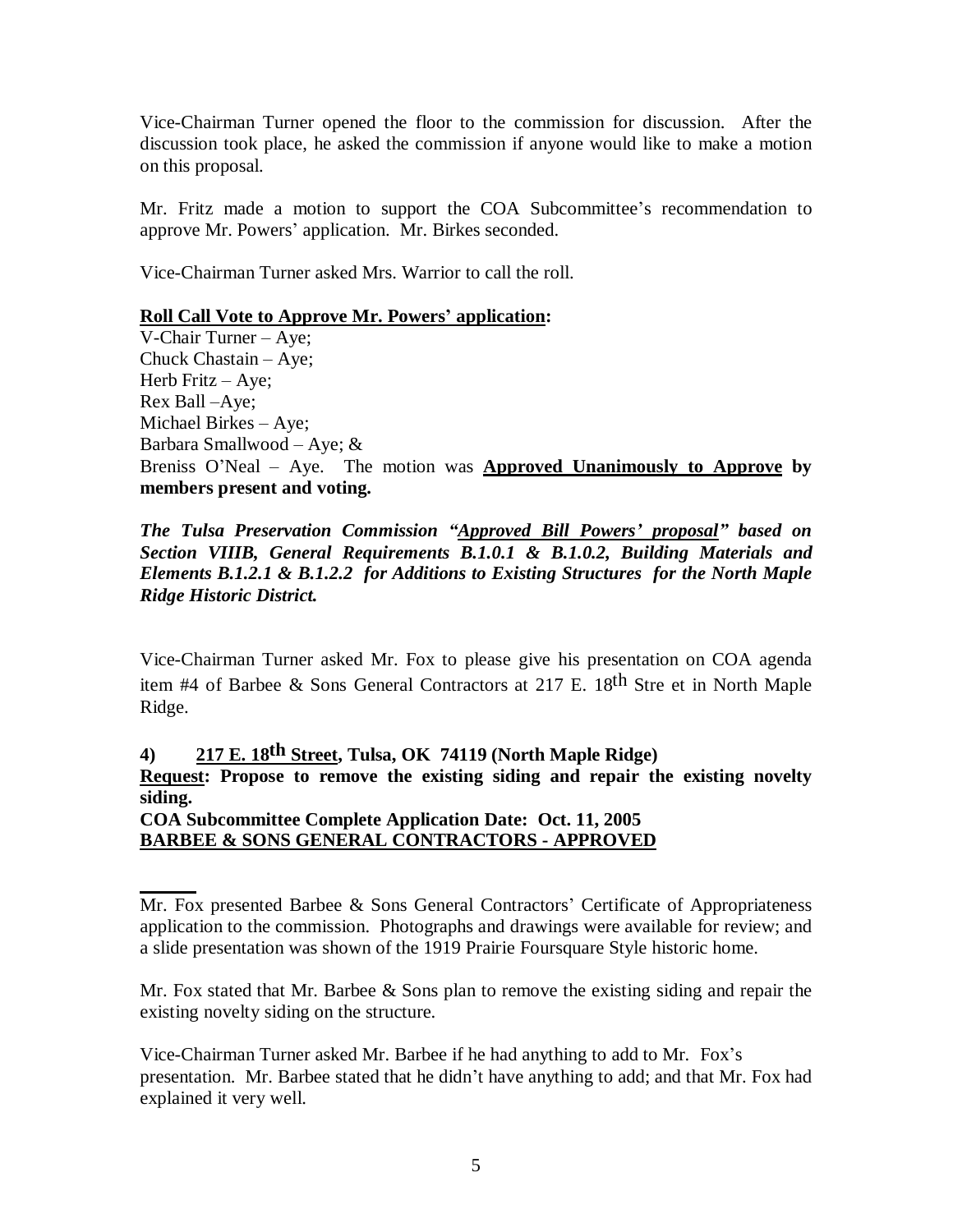Vice-Chairman Turner announced that the COA Subcommittee considered Mr. Barbee's application to be complete; and that the Subcommittee recommended by a unanimous vote at the October 11, 2005 meeting to approve this application and forward its recommendation to the TPC. He stated that the Subcommittee's decision to recommend approval of this proposal was based on the appropriate design guidelines for Rehabilitation in the North Maple Ridge Historic District.

Vice-Chairman Turner opened the floor to the commission for discussion . After the discussion took place, he asked the commission if anyone would like to make a motion on this proposal.

Ms. Smallwood made a motion to support the COA Subcommittee's recommendation to approve Mr. Barbee's application. Ms. O'Neal seconded.

Vice-Chairman Turner asked Mrs. Warrior to call the roll.

### **Roll Call Vote to Approve Barbee & Sons General Contractors' application:**

V-Chair Turner – Aye; Chuck Chastain – Aye; Herb Fritz – Aye; Rex Ball –Aye; Michael Birkes – Aye; Barbara Smallwood – Aye; & Breniss O'Neal – Aye. T he motion was **Approved Unanimously to Approve by members present and voting.**

*The Tulsa Preservation Commission "Approved Barbee & Sons General Contractors' proposal" based on Section VIIIA, General Requirements A.1.0.1 & Building Wall Materials A.1.1.2 for Rehabilitation of Existing Buildings for the North Maple Ridge Historic District.*

Vice-Chairman Turner moved back to COA agenda item #1 of Daniel E. Cota at 1707 S. Detroit Avenue in North Maple Ridge; and he asked Mr. Fox to please to give his presentation on this proposal.

**1) 1707 S. Detroit Avenue, T ulsa, OK 74120 (North Maple Ridge) Request: Propose to replace broken exterior light fixture with new exterior light fixture on front façade. COA Subcommittee Complete Application Date: Sept. 20, 2005**

**DANIEL E. COTA - APPROVED**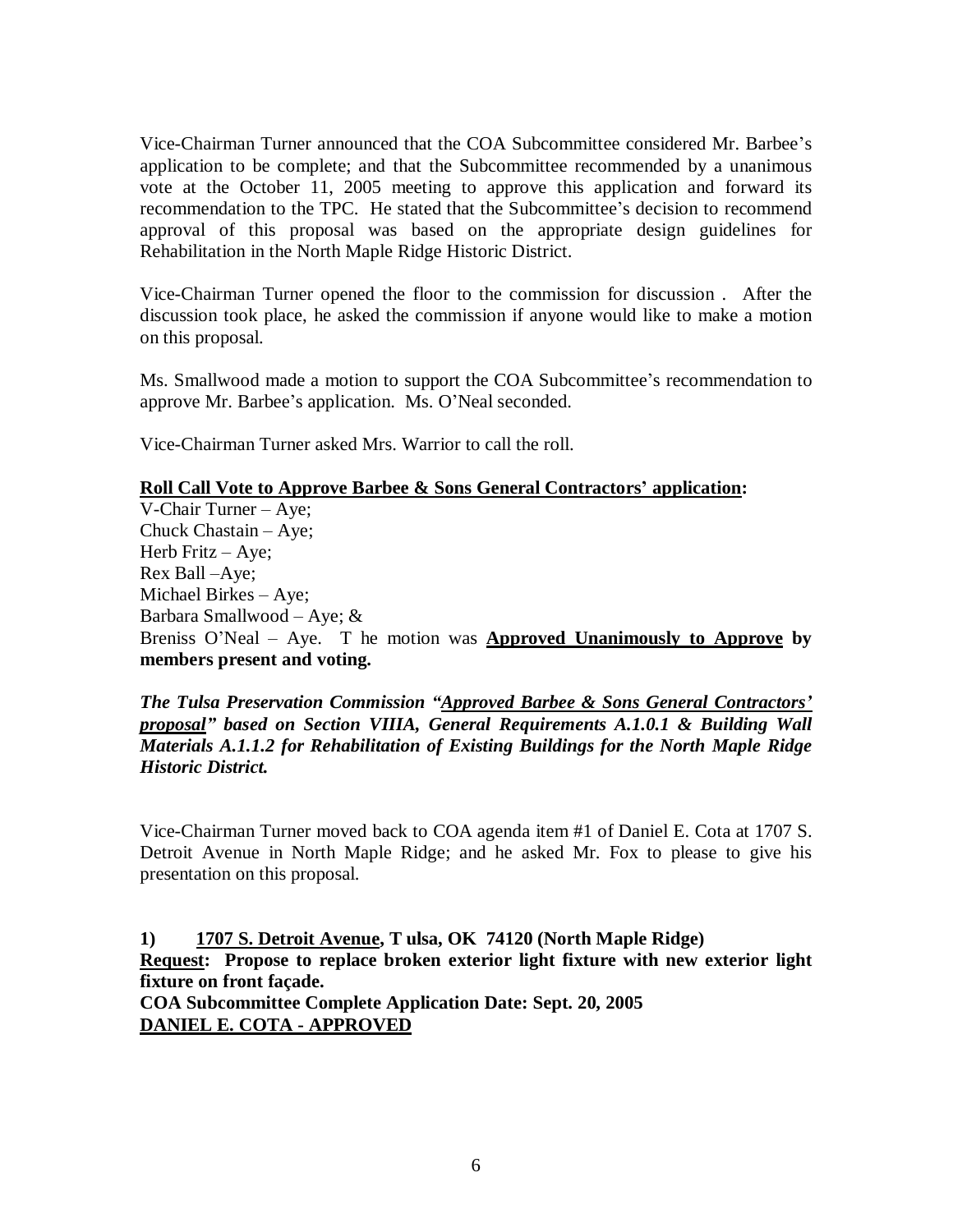Mr. Fox presented Mr. Cota's Certificate of Appropriateness application to the commission. Photographs and drawings were available for review; and a slide presentation was shown of the historic home.

Mr. Fox stated that Mr. Cota plans to replace the broken exterior light fixture with a new exterior light fixture on front façade of the structure; and that Mr. Cota was unable to attend the meeting.

Vice-Chairman Turner announced that the COA Subcommittee considered Mr. Cota's application to be complete; and that the Subcommittee recommended by a unanimous vote at the September 20, 2005 meeting to approve this application and forward its recommendation to the TPC. He stated that the Subcommittee's decision to recommend approval of this proposal was based on the appropriate design guidelines for Rehabilitation in the North Maple Ridge Historic District.

Vice-Chairman Turner opened the floor to the commission for discussion. After the discussion took place, he asked the commission if anyone would like to make a motion on this proposal.

Mr. Fritz made a motion to support the COA Subcommittee's recommendation to approve Mr. Cota's application. Ms. O'Neal seconded.

Vice-Chairman Turner asked Mrs. Warrior to call the roll.

### **Roll Call Vote to Approve Mr. Cota's application:**

V-Chair Turner – Aye; Chuck Chastain – Aye; Herb Fritz – Aye; Rex Ball –Aye; Michael Birkes – Aye; Barbara Smallwood – Aye; & Breniss O'Neal – Aye. T he motion was **Approved Unanimously to Approve by members present and voting.**

*The Tulsa Preservation Commission "Approved Daniel E. Cota's proposal" based on Section VIIIA, General Requirements A.1.0.1, A.1.0.2 & A.1.0.3 for Rehabilitation of Existing Buildings for the North Maple Ridge Historic District.*

Vice-Chairman Turner moved to COA agenda item #5 of Dee Barcus at 1601 S. Saint Louis Avenue in Swan Lake.

**5) 1601 S. Saint Louis Ave., Tulsa, OK 74120 (Swan Lake) Request: Propose to install black metal fence in front yard. COA Subcommittee Complete Application Date: Oct. 11, 2005 DEE BARCUS – APPROVED**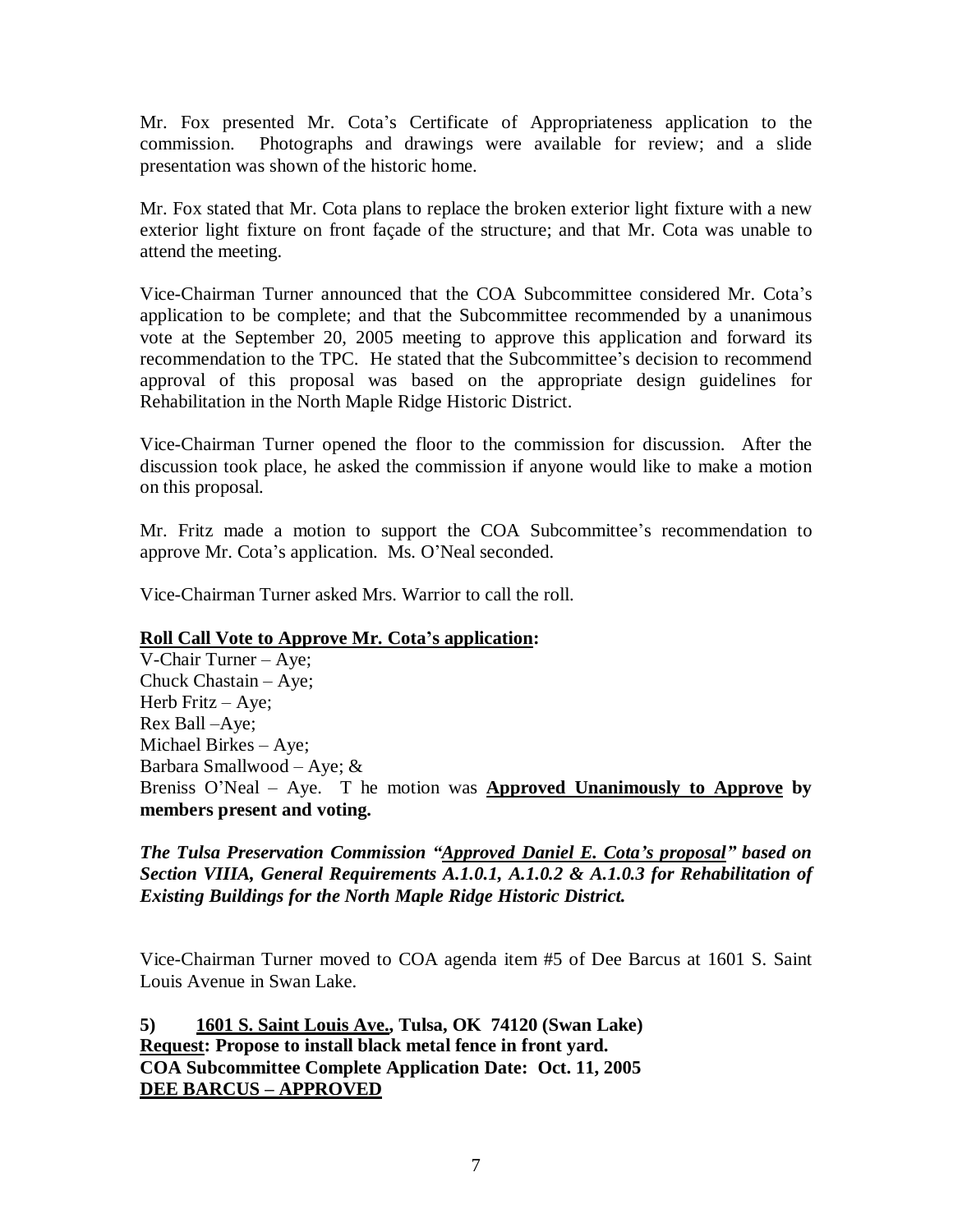Mr. Fox presented Ms. Barcus' Certificate of Appropriateness application to the commission. Photographs and drawings were available for review; and a slide presentation was shown of the 1921 Craftsman home.

Mr. Fox stated that Ms. Barcus plans to install a black metal fence in the front yard of the structure; and that Ms. Barcus was unable to attend the meeting.

Vice-Chairman Turner announced that the COA Subcommittee considered Ms. Barcus' application to be complete; and that the Subcommittee recommended by a unanimous vote at the October 11, 2005 meeting to approve this application and forward its recommendation to the TPC. He stated that the Subcommittee's decision to recommend approval of this proposal was based on the appropriate design guidelines for Additions in the Swan Lake Historic District.

Vice-Chairman Turner opened the floor to the commission for discussion . After the discussion took place, he asked the commission if anyone would like to make a motion on this proposal.

Ms. O'Neal made a motion to support the COA Subcommittee's recommendation to approve Ms. Barcus' application. Ms. Smallwood seconded.

Vice-Chairman Turner asked Mrs. Warrior to call the roll.

### **Roll Call Vote to Approve Ms. Barcus' application:**

V-Chair Turner – Aye; Chuck Chastain – Aye; Herb Fritz – Aye; Rex Ball –Aye; Michael Birkes – Aye; Barbara Smallwood – Aye; & Breniss O'Neal – Aye. T he motion was **Approved Unanimously to Approve by members present and voting.**

*The Tulsa Preservation Commission "Approved Dee Barcus'proposal" based on Section VIIIB, General Requirements B.1.0.2 for Additions to Existing Structures for the Swan Lake Historic District.*

Vice-Chairman Turner asked Mr. Fox to please to give his presentation on COA agenda item #6-I of Ron Abbott & Dennis Welch at 1615 S. Troost Avenue in Swan Lake.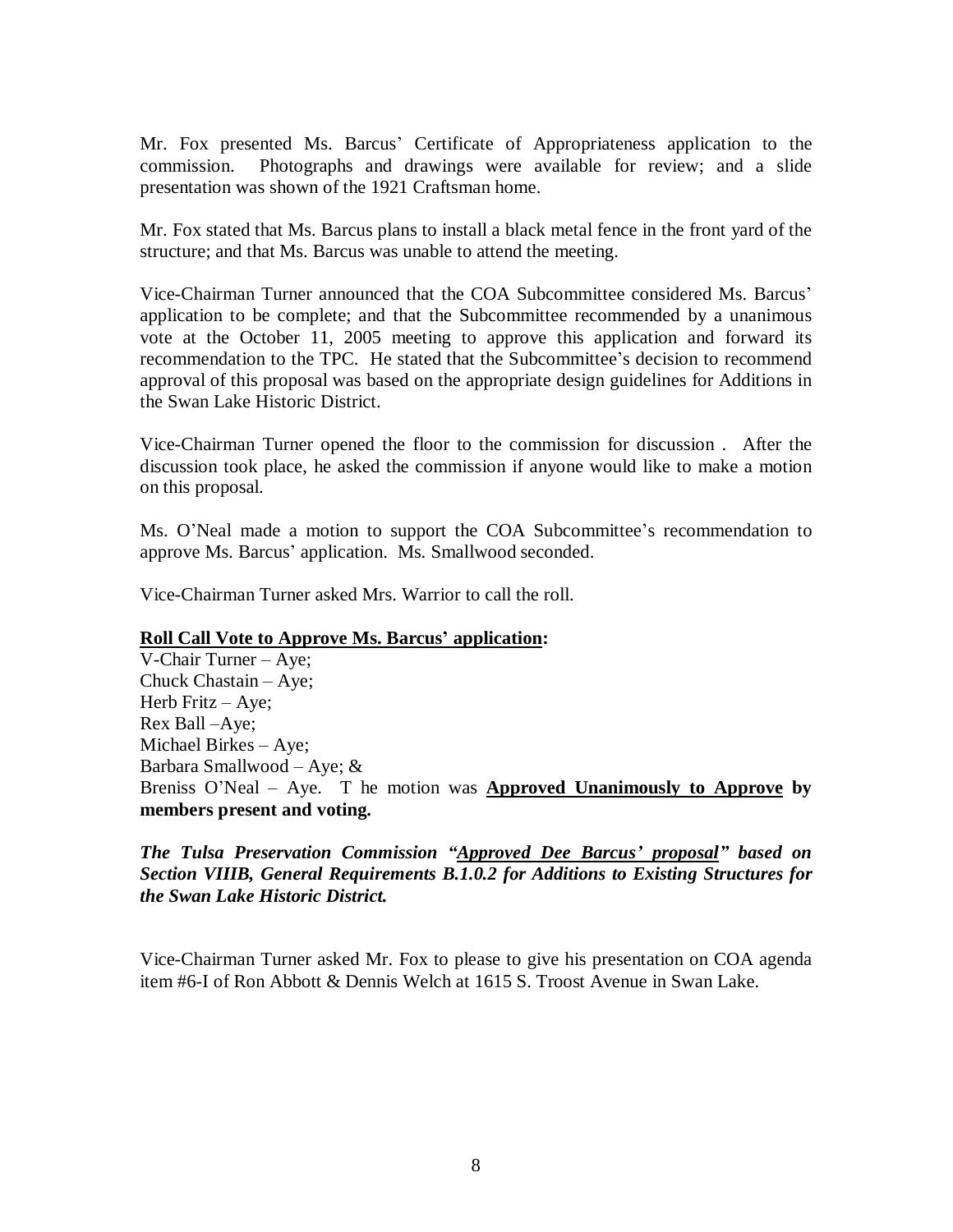**6-I) 1615 S. Troost Ave., Tulsa, OK 74120 (Swan Lake)**

**Request: Part I of III: Propose to rehabilitate front porch and front façade of structure by replacing the new railings with 2X2 square spindles according to the pictures provided;** 

**COA Subcommittee Complete Application Date: Oct. 11, 2005 RON ABBOTT & DENNIS WELCH – APPROVED**

Mr. Fox presented Part I of Mr. Abbott and Mr. Mr. Welch's Certificate of Appropriateness application to the commission. Photographs and drawings were available for review; and a slide presentation was shown of the 1923 Craftsman Bungalow home.

Mr. Fox stated that Mr. Abbott and Mr. Welch plan to rehabilitate the front porch and front façade of the structure of their home by replicating the new railings with 2X2 square spindles according to the pictures provided. He stated that they were unable to attend the meeting.

Vice-Chairman Turner announced that the COA Subcommittee considered Part I of Mr. Abbott and Mr. Welch's application to be complete; and that the Subcommittee recommended by a unanimous vote at the October 11, 2005 meeting to approve Part I of this application and forward its recommendation to the TPC. He stated that the Subcommittee's decision to recommend approval of this proposal was based on the appropriate design guidelines for Rehabilitation in the Swan Lake Historic District.

Vice-Chairman Turner opened the floor to the commission for discussion. After the discussion took place, he asked the commission if anyone would like to make a motion on Part I of this proposal.

Mr. Ball made a motion to support the COA Subcommittee's recommendation to approve Part I of this application. Ms. O'Neal seconded.

Vice-Chairman Turner asked Mrs. Warrior to call the roll.

### **Roll Call Vote to Approve Part I of Mr. Abbott & Mr. Welch's application:**

V-Chair Turner – Aye; Chuck Chastain – Aye; Herb Fritz – Aye; Rex Ball –Aye; Michael Birkes – Aye; Barbara Smallwood – Aye; & Breniss O'Neal – Aye. T he motion was **Approved Unanimously to Approve Part I by members present and voting.**

*The Tulsa Preservation Commission "Approved Part I of Ron Abbott & Dennis Welch's proposal" based on Section VIIIA, Building Wall Materials A.1.1.2 and*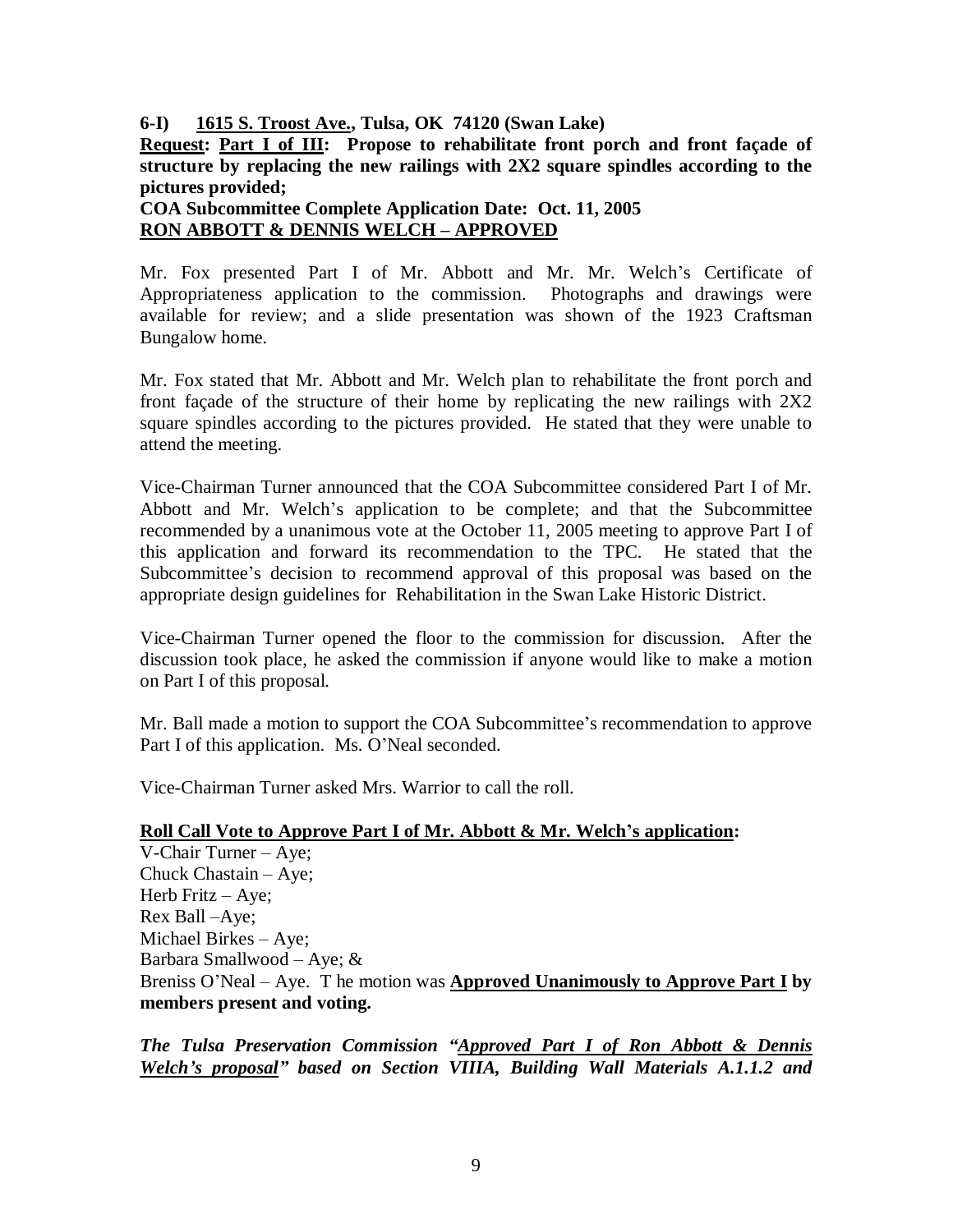### *Porches, Decks and Patios A.1.4.1 & A.1.4.2 for Rehabilitation of Existing Buildings for the Swan Lake Historic District.*

Vice-Chairman Turner asked Mr. Fox to please to give his presentation on COA agenda item #6-II of Ron Abbott & Dennis Welch at 1615 S. Troost Avenue in Swan Lake.

### **6-II) 1615 S. Troost Ave., T ulsa, OK 74120 (Swan Lake) Part II of III: Propose to replace front door; COA Subcommittee Complete Application Date: Oct. 11, 2005 RON ABBOTT & DENNIS WELCH – DENIED**

Mr. Fox presented Part II of Mr. Abbott and Mr. Mr. Welch 's Certificate of Appropriateness application to the commission. Photographs and drawings were available for review; and a slide presentation was shown of the 1923 Craftsman Bungalow home.

Mr. Fox stated that Mr. Abbott and Mr. Welch plan to replace the front door of the structure. He stated that he (Mr. Fox) was informed by the applicants that a slab front door was installed on the structure at first; and that they previously removed the slab door (not knowing if it was the original door) and installed the existing metal oval styled door because they preferred the oval metal styled door over the slab door.

Vice-Chairman Turner announced that the COA Subcommittee considered Part II of Mr. Abbott and Mr. Welch' s application to be complete; and that the Subcommittee recommended by a unanimous vote at the October 11, 2005 meeting to deny Part II of this application and forward its recommendation to the TPC. Vice-Chairman Turner stated that the Subcommittee believes that the existing metal oval door is inappropriate for the Craftsman Styled Bungalow home. He stated that the Subcommittee's decision to recommend denial of Part II of this proposal was based on the appropriate design guidelines for Rehabilitation in the Swan Lake Historic District.

Vice-Chairman Turner opened the floor to the commission for discussion. After the discussion took place, he asked the commission if anyone would like to make a motion on Part II of this proposal.

Mr. Ball made a motion to support the COA Subcommittee's recommendation to deny Part II of this application. Ms. O'Neal seconded.

Vice-Chairman Turner asked Mrs. Warrior to call the roll.

### **Roll Call Vote to Deny Part II of Mr. Abbott & Mr. Welch's application:**

V-Chair Turner – Aye; Chuck Chastain – Aye; Herb Fritz – Aye; Rex Ball –Aye; Michael Birkes – Aye;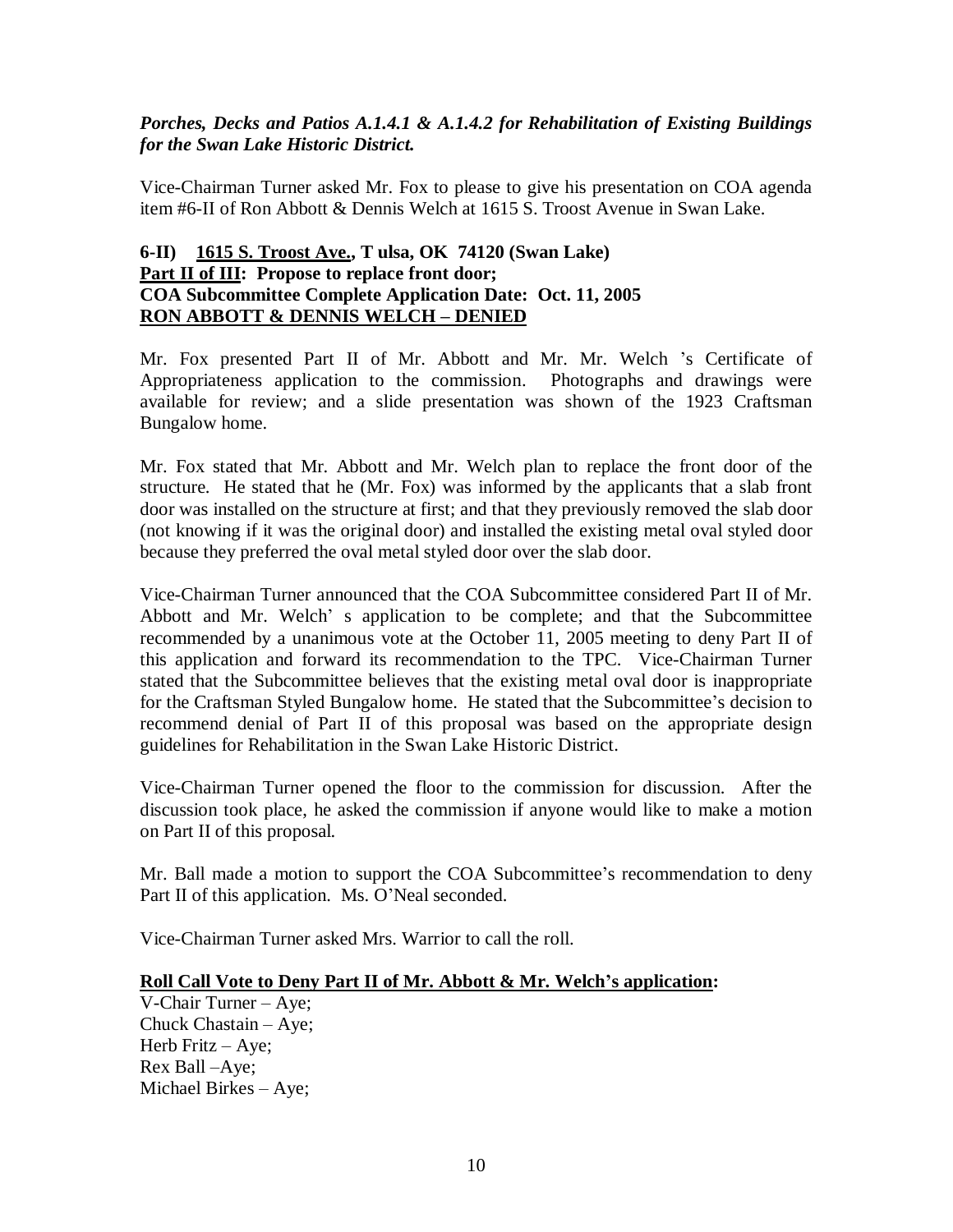Barbara Smallwood – Aye; & Breniss O'Neal – Aye. T he motion was **Approved Unanimously to Deny Part II by members present and voting.**

### *The Tulsa Preservation Commission "Denied Part II of Ron Abbott & Dennis Welch's proposal" based on Section VIIIA, Windows and Doors A.1.2.3 for Rehabilitation of Existing Buildings for the Swan Lake Historic District.*

Vice-Chairman Turner asked Mr. Fox to please to give his presentation on COA agenda item #6-III of Ron Abbott & Dennis Welch at 1615 S. Troost Avenue in Swan Lake.

## **6-III) 1615 S. Troost Ave., T ulsa, OK 74120 (Swan Lake) Part III of III:** Propose to replace existing 4/1 wood windows with 4/1 vinyl **windows. COA Subcommittee Complete Application Date: Oct. 11, 2005**

# **RON ABBOTT & DENNIS WELCH – APPROVED**

Mr. Fox presented Part III of Mr. Abbott and Mr. Mr. Welch 's Certificate of Appropriateness application to the commission. Photographs and drawings were available for review; and a slide presentation was shown of the 1923 Craftsman Bungalow home.

Mr. Fox stated that Mr. Abbott and Mr. Welch plan to replace the existing 4/1 wood windows with 4/1 vinyl windows. He stated that the applicants believe that they read the design guidelines correctly; and that they made every effort to replace the windows as existing.

Vice-Chairman Turner announced that the COA Subcommittee considered Part III of Mr. Abbott and Mr. Welch' s application to be complete; and that the Subcommittee recommended by a unanimous vote at the October 11, 2005 meeting to approve Part III of this application and forward its recommendation to the TPC. He stated that the Subcommittee's decision to recommend approval of this proposal was based on the appropriate design guidelines for Rehabilitation in the Swan Lake Historic District.

Vice-Chairman Turner opened the floor to the commission for discussion. After the discussion took place, he asked the commission if anyone would like to make a motion on Part III of this proposal.

Mr. Ball made a motion to support the COA Subcommittee's recommendation to approve Part III of this application. Ms. Smallwood seconded.

Vice-Chairman Turner asked Mrs. Warrior to call the roll.

# **Roll Call Vote to Approve Part III of Mr. Abbott & Mr. Welch's application:**

V-Chair Turner – Aye;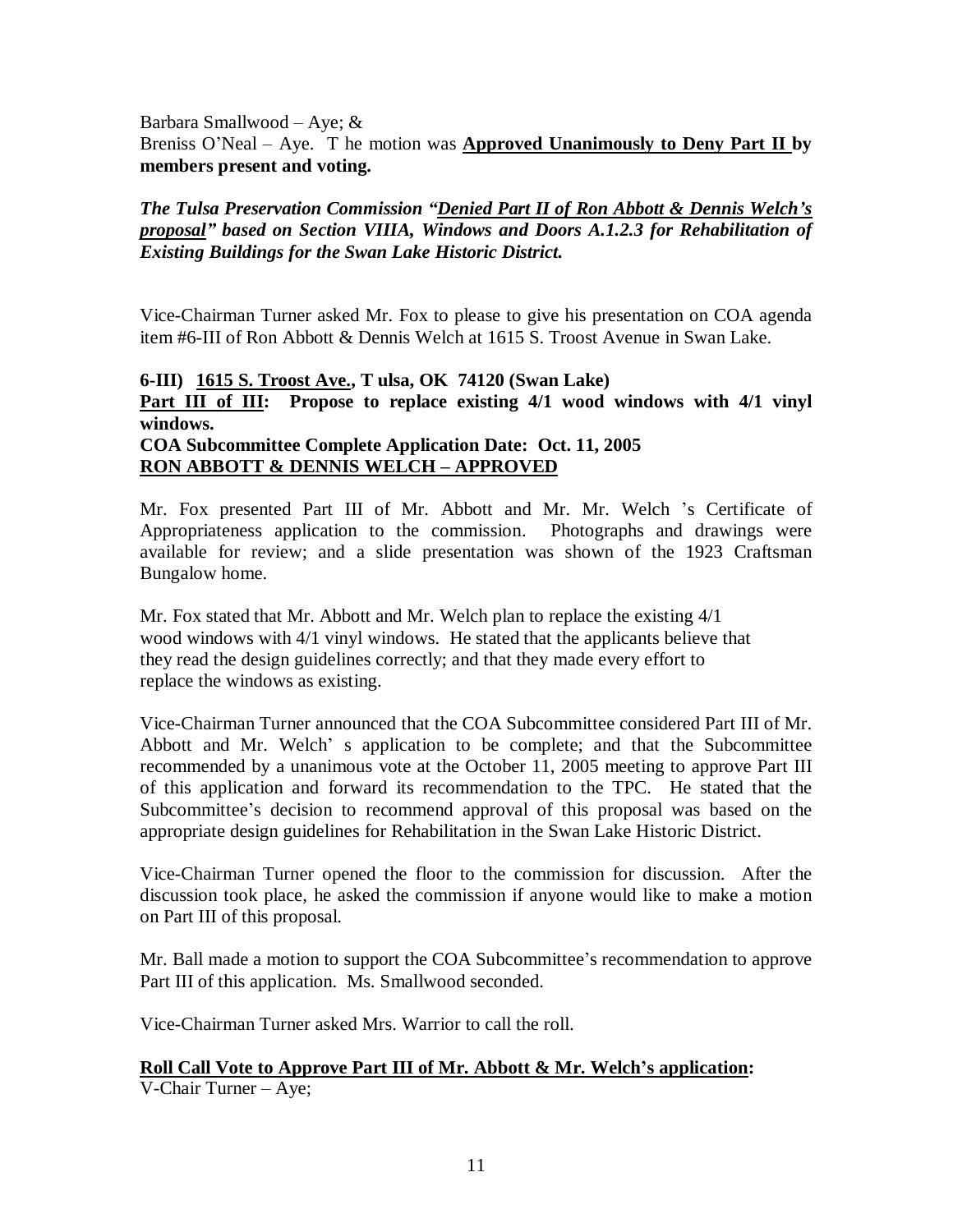Chuck Chastain – Aye; Herb Fritz  $-$  Aye; Rex Ball –Aye; Michael Birkes – Aye; Barbara Smallwood – Aye; & Breniss O'Neal – Aye. T he motion was **Approved Unanimously to Approve Part III by members present and voting.**

*The Tulsa Preservation Commission "Approved Part III of Ron Abbott & Dennis Welch's proposal" based on Section VIIIA, Windows and Doors A.1.2.4 for Rehabilitation of Existing Buildings for the Swan Lake Historic District.*

Vice-Chairman Turner asked if there were any excused absence request reported; and there were none.

### **C. Excused Absence Request:** None.

Vice-Chairman Turner asked Mr. Fritz and Mr. Ball to please give their report on the Masonry Painting. Mr. Fritz responded by stating that they will have an updated report on masonry painting at the next meeting. Vice-Chairman Turner asked Mrs. Warrior to place this agenda item on the November 10, 2005 Agenda.

## **D. Masonry Painting Report – Herb Fritz & Rex Ball**

A report on the masonry painting will be given at the November 10, 2005 meeting. Vice-Chairman Turner asked Mr. Fox and Mr. Ackermann to please give their report on the land records.

# **E. Land Records Report – Patrick Fox & Kurt Ackermann**

Mr. Ackermann stated that he talked to the Court Clerk about filing the hp (historic preservation) land records. He stated that the Court Clerk told him that the Secretary is suppose to file a hp zoning map with the County Clerk along with the map.

Mr. Fox and Ms. DeCort stated that they have been working on this project with INCOG (Indian Nations Council of Governments); and that the final draft of the maps should be completed by the end of the week. Ms. DeCort stated that INCOG's name will be noted on each map. Vice-Chairman Turner asked Ms. DeCort to please have the final maps brought before the commission for approval before the maps are filed in the Court Clerks Office. Ms. DeCort responded by stating that she would bring the maps before the commission for approval before having them filed.

Vice-Chairman Turner asked Mr. Ball to please give his report on the fund raising process.

# **F. Fund Raising – Rex Ball**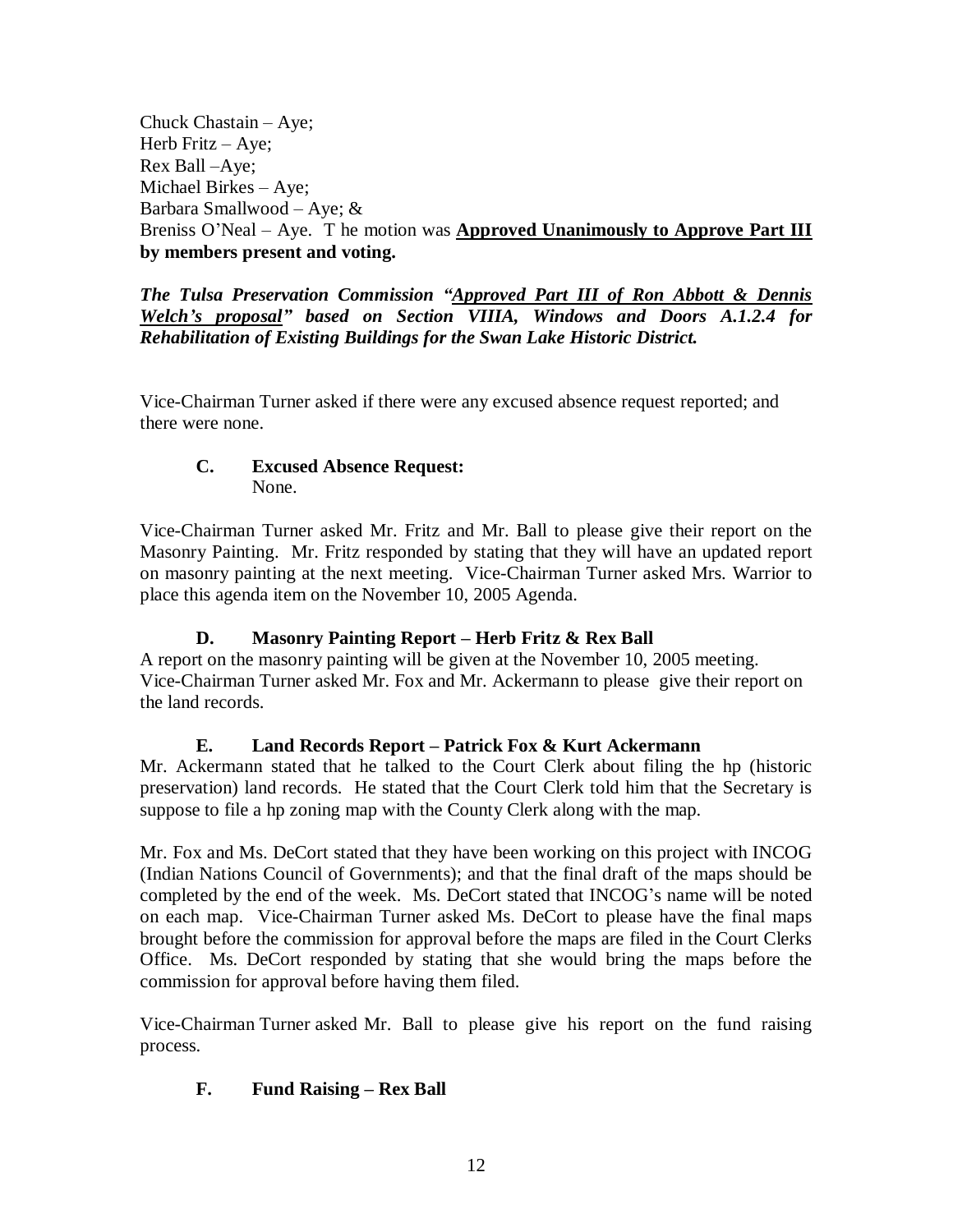Mr. Ball stated that Mr. Ackermann and another legal advisor have been working on how to generate funds for hp. He stated that from their results: If people donate money to the TPC that these funds are placed into the General Funds Account of the City of Tulsa; and then these funds have to be re-appropriated and then given back to us (the TPC). Mr. Ball has asked Mr. Ackermann to find out if these funds are donated to the TPC – could these funds become available and only utilized for hp.

Vice-Chairman Turner suggested charging the COA applicants a fee of \$25 to raise money for ph. Mr. Ackermann stated that whenever funds are generated that these funds will have to go into the General Funds Account, he then believes that the funds will have to go before the City Council to be re-appropriated. Mr. Ackermann stated that he will further look into this matter and report to the TPC whenever new information is available.

### **IV. CHAIR REPORT**

### **A. Committee Assignments**

No Report. Chair Townsend was unable to attend this meeting.

### **B. Committee Reports:**

### **HISTORIC PRESERVATION COMMITTEE Chair: Jim Turner COA Sub-Committee: James Turner, Chairperson**

Vice-Chairman Turner reported and announced the COA Subcommittee's recommendations from the September 20, 2005 and October 11, 2005 meetings.

### **Important/Endangered Resources Sub-Committee: David Breed, Chairperson**

Briefing on the Vision 2025/Route 66 Draft Master Plan -David Breed

No Report. Mr. Breed was unable to attend this meeting. Briefing on the Vision 2025/Route 66 Draft Master Plan will be placed on the next agenda.

### **Historic Preservation Zoning & Conservation District Sub-Committee Charles Gilmore, Chairperson**

No report. Mr. Gilmore was unable to attend this meeting.

### **Historic Preservation Incentive Subcommittee**

Vice-Chairman Turner asked new member, Chuck Chastain if he would be interested in chairing the Historic Preservation Incentive Subcommittee. He explained to Mr. Chastain that the responsibility for the committee would be to research available incentives and resources available for historic preservation. Communicate the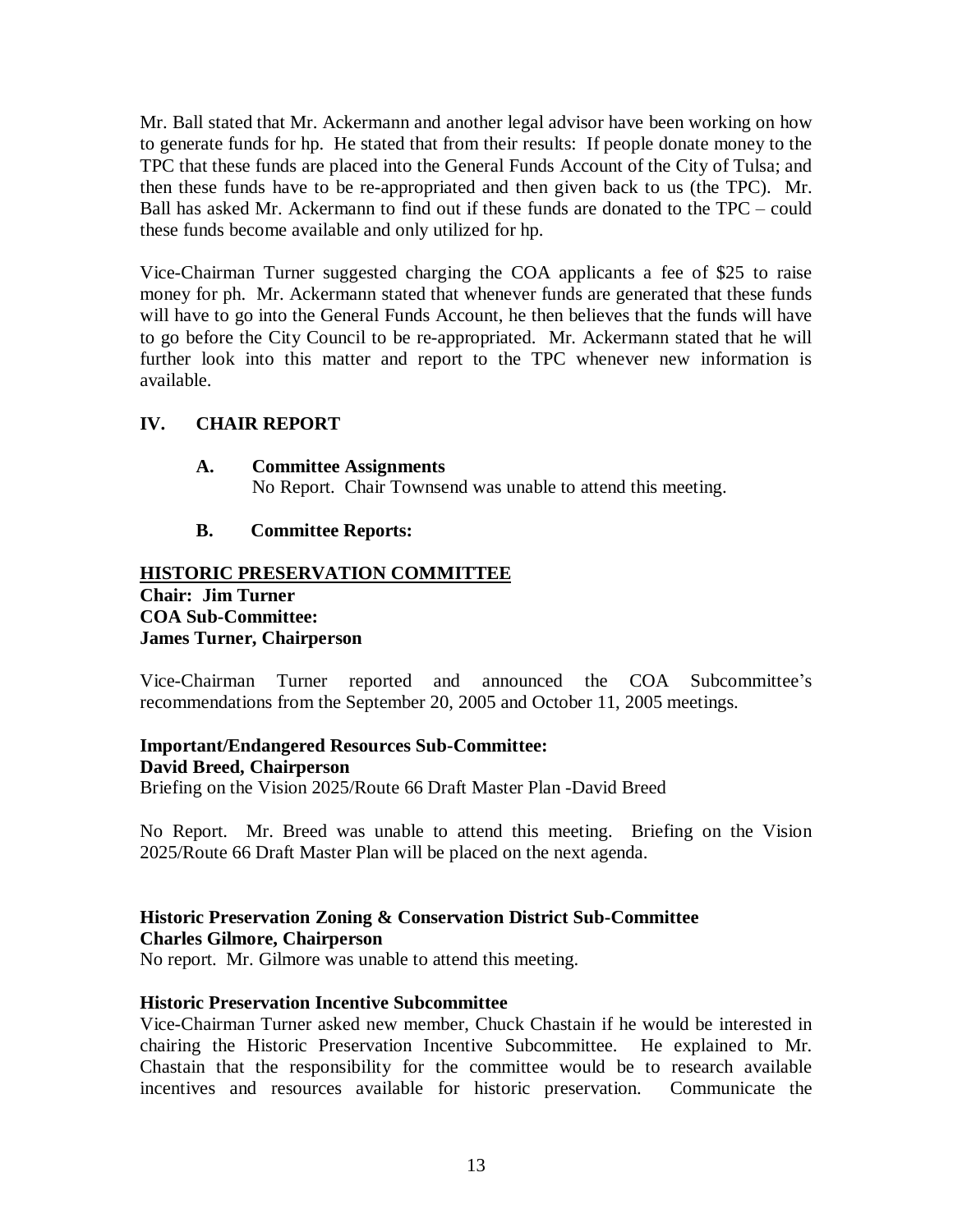availability of such incentives and resources to owners of affected properties. Mr. Chastain responded by stating that he will give the matter some thought.

### **RULES & REGULATIONS COMMITTEE Charles Gilmore, Chairperson**

**Rules & Regulations Sub-Committee: Charles Gilmore, Chairperson** No report.

### **Awards & Recognition Sub-Committee: Rex Ball, Chairperson**

Mr. Ball announced that the Awards & Recognition Program is sponsoring its 2nd Annual Foundation for Architecture at the Tulsa Historical Society on October 23, 2005. He stated that this special event cost \$50 per person; and that everyone is welcome to attend.

### **Community Outreach Sub-Committee: Rex Ball, Chairperson**

Mr. Ball asked the commission if they would like to be televised. Most of the members said "no."

### **PROGRAM PLANNING & NEIGHBORHOOD CONSERVATION COMMITTEE Chair: Rex Ball**

### **HP Education Sub-Committee:**

Mr. Fox stated that Jim Gabbert at SHPO (State Historic Preservation Office) is still reviewing recommendations for the National Register for:

The Carson Avenue District, the University Club Towers and the Council Tree Site. He stated that when information is available about the results of these recommendations from SHPO that he will inform the commission.

### **National Register Sub-Committee:**

### **Michael Birkes, Chairperson**

a. Staff report to review meeting with SHPO – Patrick Fox & Amanda DeCort

Mr. Fox stated that he and Ms. DeCort delivered six (6) boxes of materials of the Riverview Survey to SHPO on September 2, 2005 for submittal to the National Register Nomination. He stated that he should know something within the next couple of weeks.

**Neighborhood History Sub-Committee: Herb Fritz, Chairperson** No report.